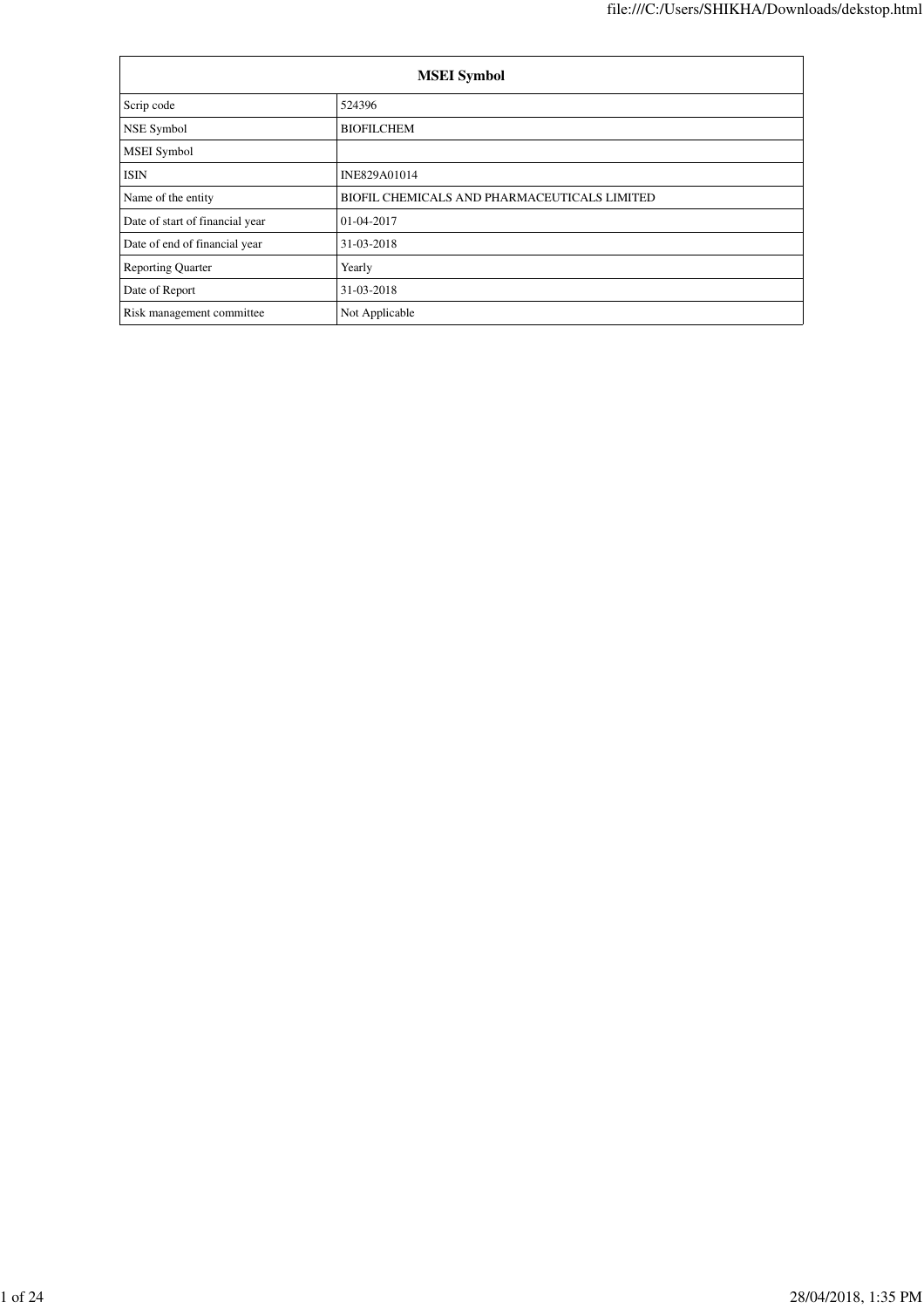| Annexure I                                                                                |  |  |  |  |
|-------------------------------------------------------------------------------------------|--|--|--|--|
| Annexure I to be submitted by listed entity on quarterly basis                            |  |  |  |  |
| I. Composition of Board of Directors                                                      |  |  |  |  |
| Disclosure of notes on composition of board of directors explanatory                      |  |  |  |  |
| Is there any change in information of board of directors compare to previous quarter   No |  |  |  |  |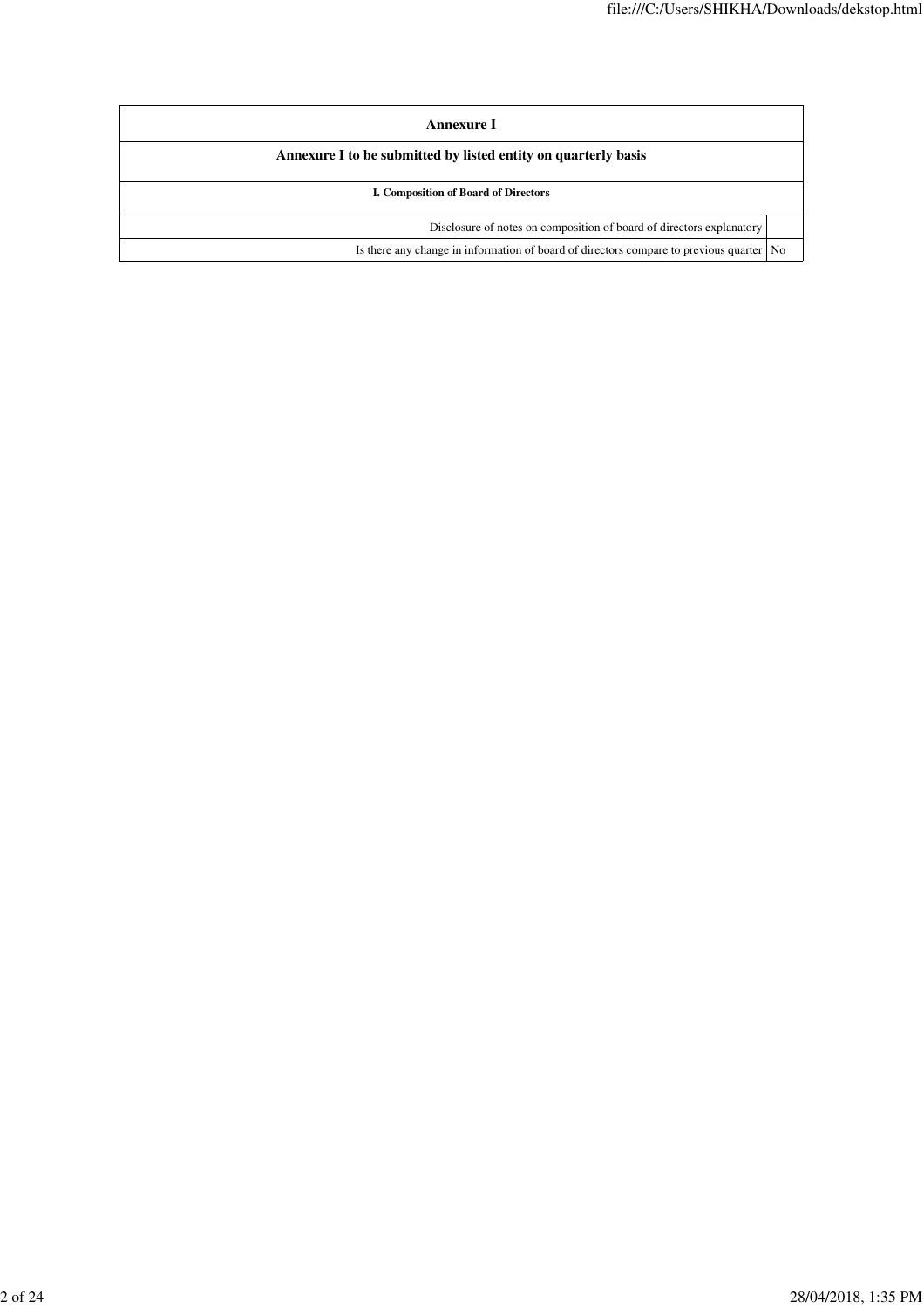| <b>Annexure 1</b>                                                               |  |
|---------------------------------------------------------------------------------|--|
| <b>II. Composition of Committees</b>                                            |  |
| Disclosure of notes on composition of committees explanatory                    |  |
| Is there any change in information of committees compare to previous quarter No |  |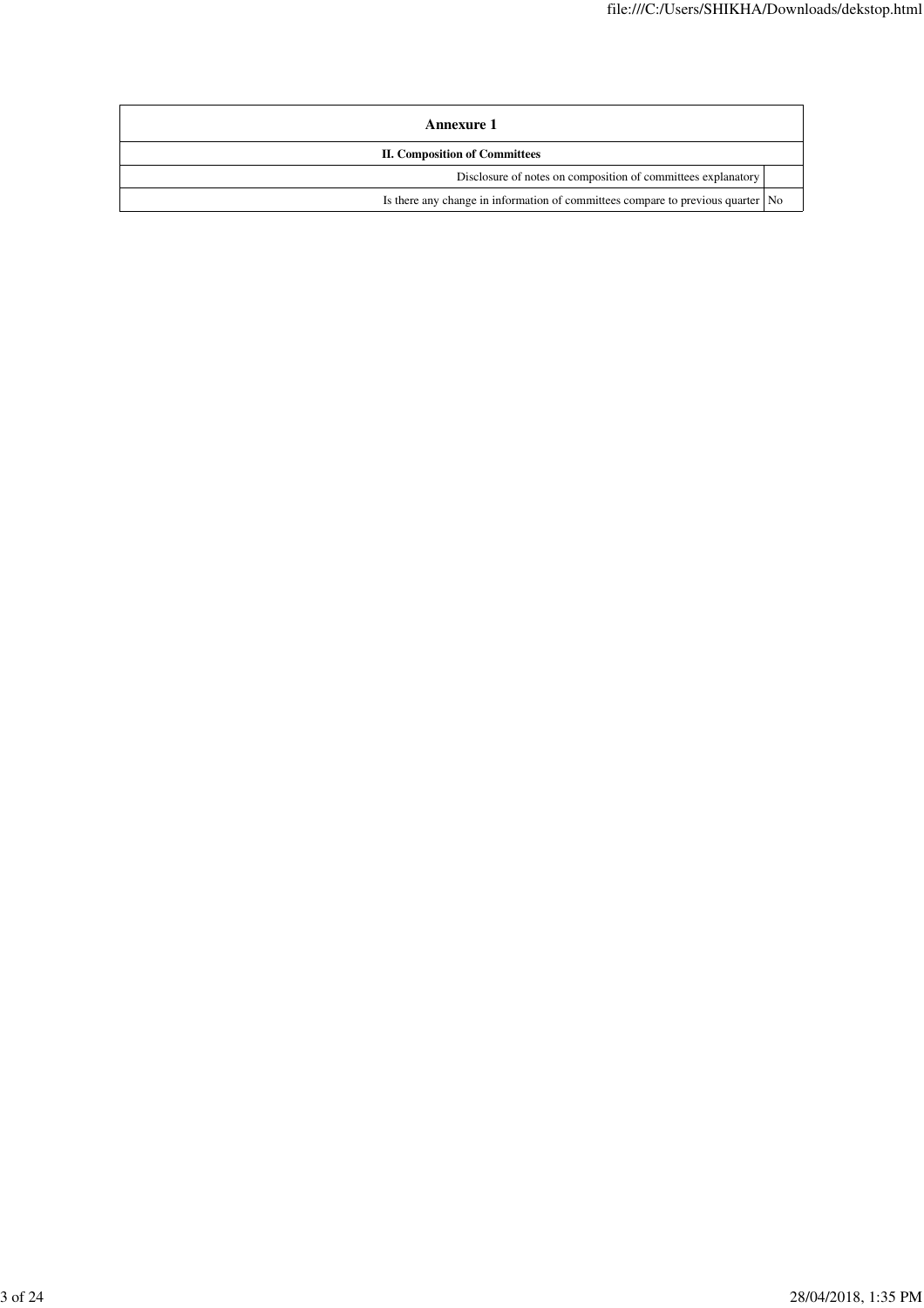|      | <b>Audit Committee Details</b> |                           |                         |                         |         |  |
|------|--------------------------------|---------------------------|-------------------------|-------------------------|---------|--|
| - Sr | DIN Number                     | Name of Committee members | Category 1 of directors | Category 2 of directors | Remarks |  |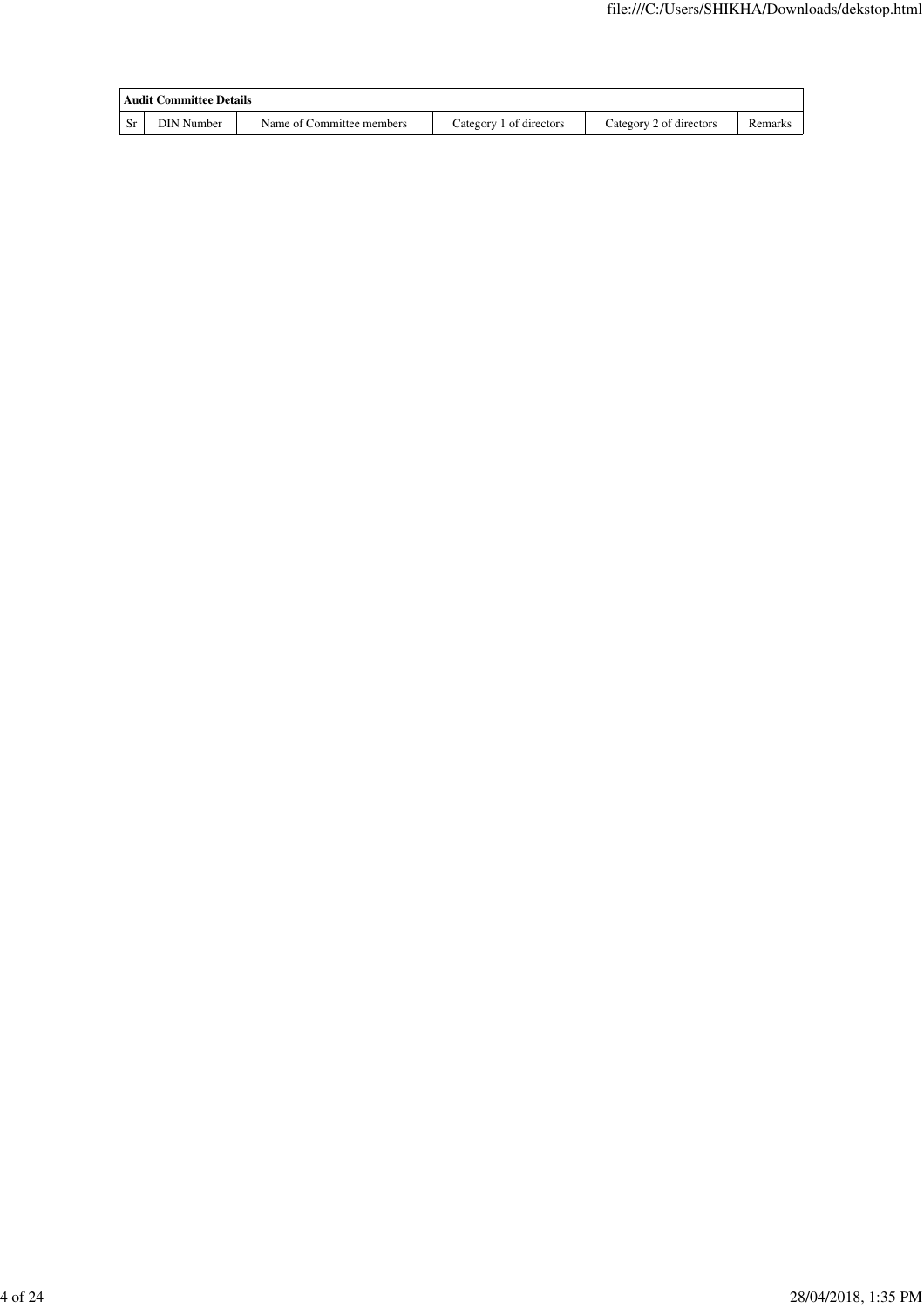| Nomination and remuneration committee |                           |                         |                         |         |  |
|---------------------------------------|---------------------------|-------------------------|-------------------------|---------|--|
| <b>DIN Number</b>                     | Name of Committee members | Category 1 of directors | Category 2 of directors | Remarks |  |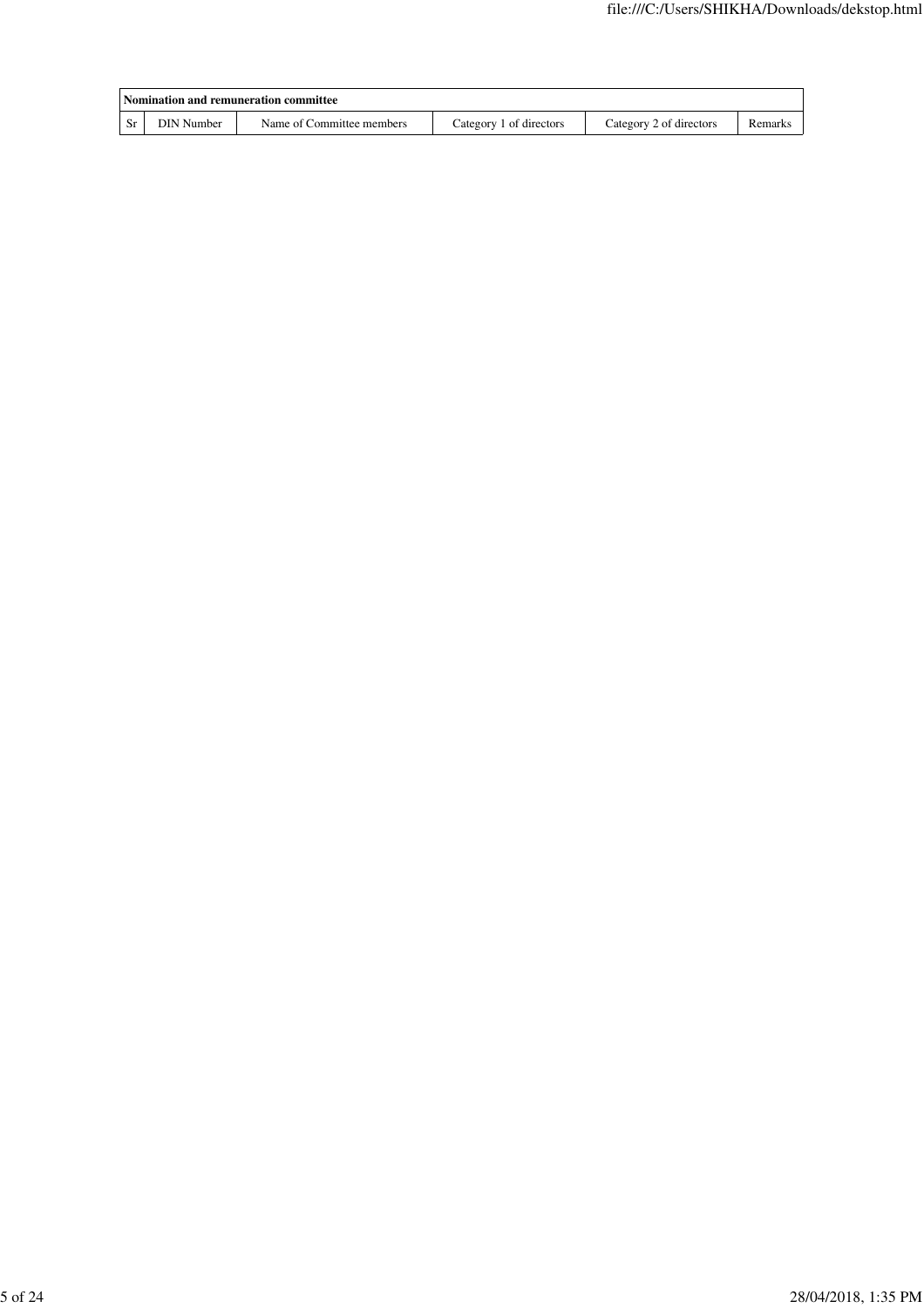| <b>Stakeholders Relationship Committee</b> |                           |                         |                         |         |
|--------------------------------------------|---------------------------|-------------------------|-------------------------|---------|
| <b>DIN Number</b>                          | Name of Committee members | Category 1 of directors | Category 2 of directors | Remarks |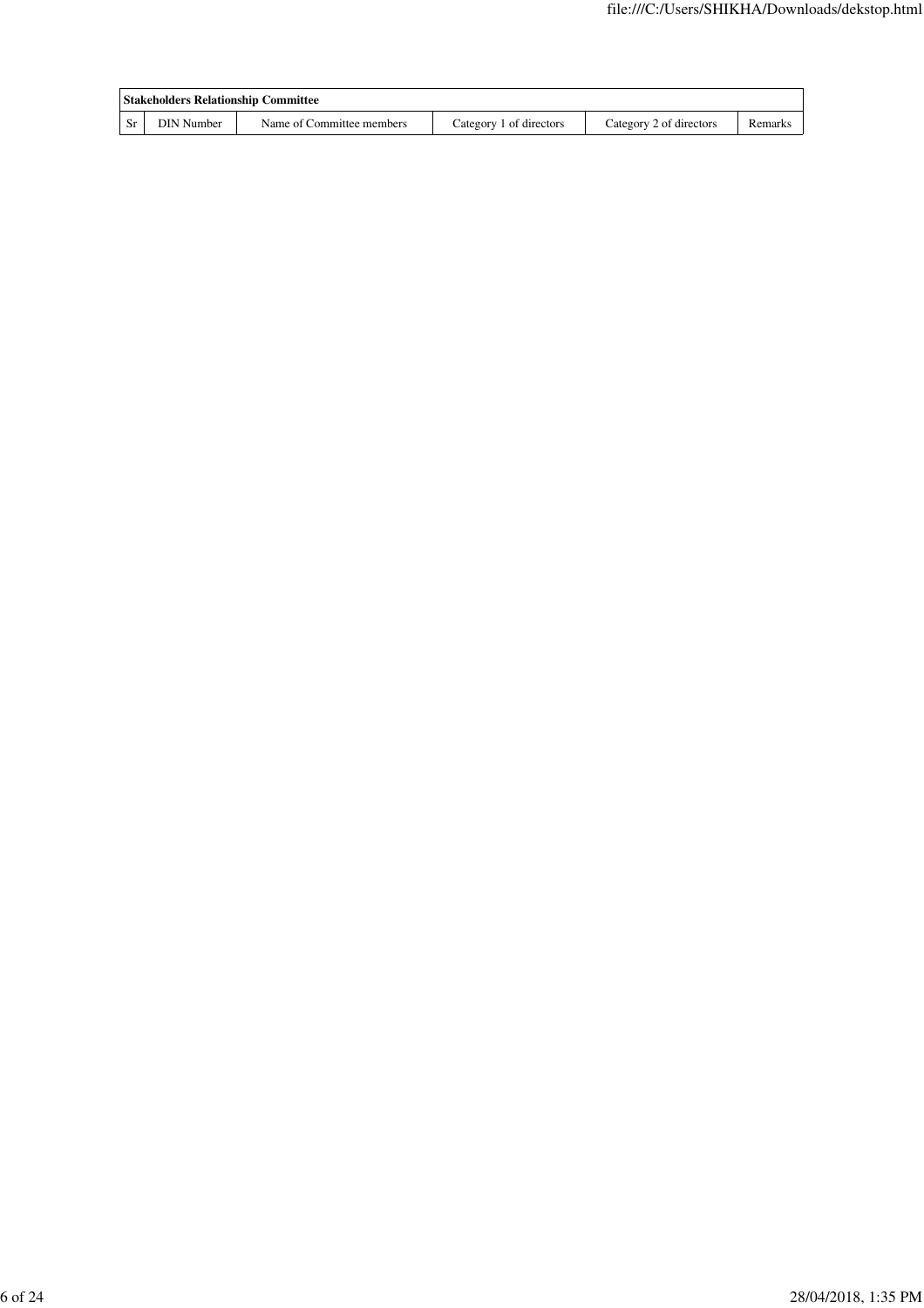| <b>Risk Management Committee</b> |                           |                         |                         |         |  |
|----------------------------------|---------------------------|-------------------------|-------------------------|---------|--|
| DIN Number                       | Name of Committee members | Category 1 of directors | Category 2 of directors | Remarks |  |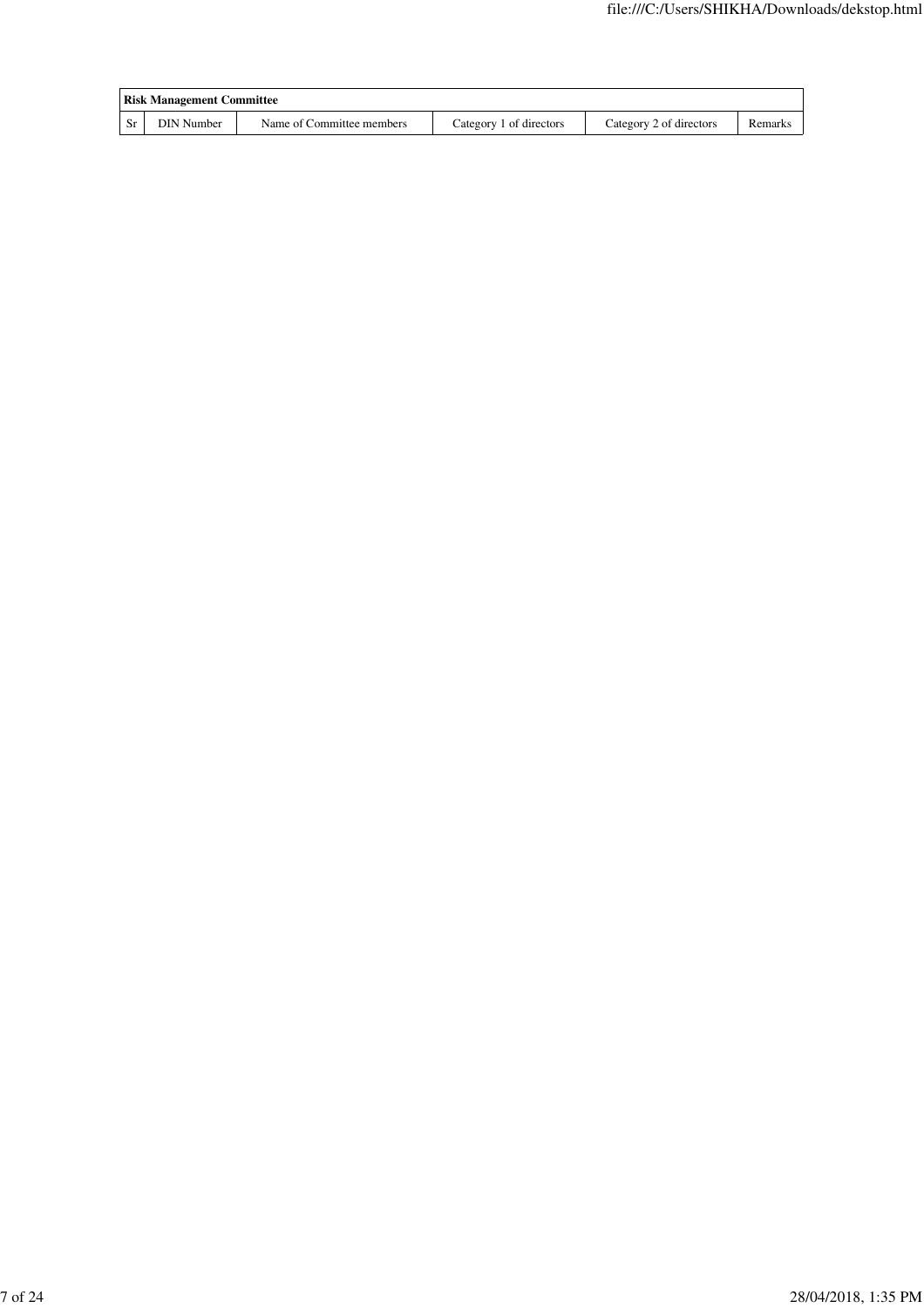| Corporate Social Responsibility Committee |                           |                         |                         |         |
|-------------------------------------------|---------------------------|-------------------------|-------------------------|---------|
| <b>DIN</b> Number                         | Name of Committee members | Category 1 of directors | Category 2 of directors | Remarks |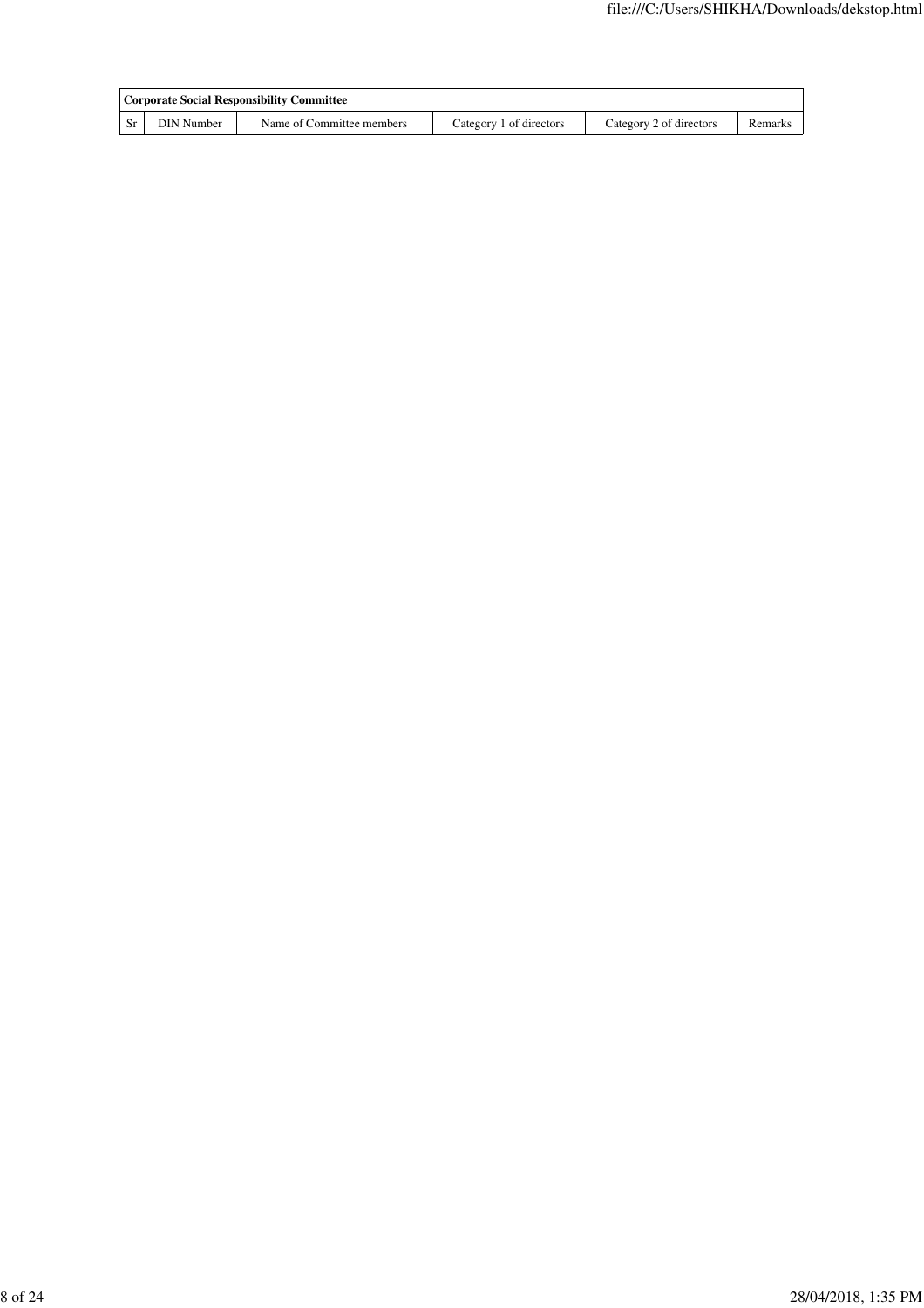| <b>Other Committee</b> |                                                                                                                               |  |  |
|------------------------|-------------------------------------------------------------------------------------------------------------------------------|--|--|
|                        | Sr DIN Number Name of Committee members Name of other committee   Category 1 of directors   Category 2 of directors   Remarks |  |  |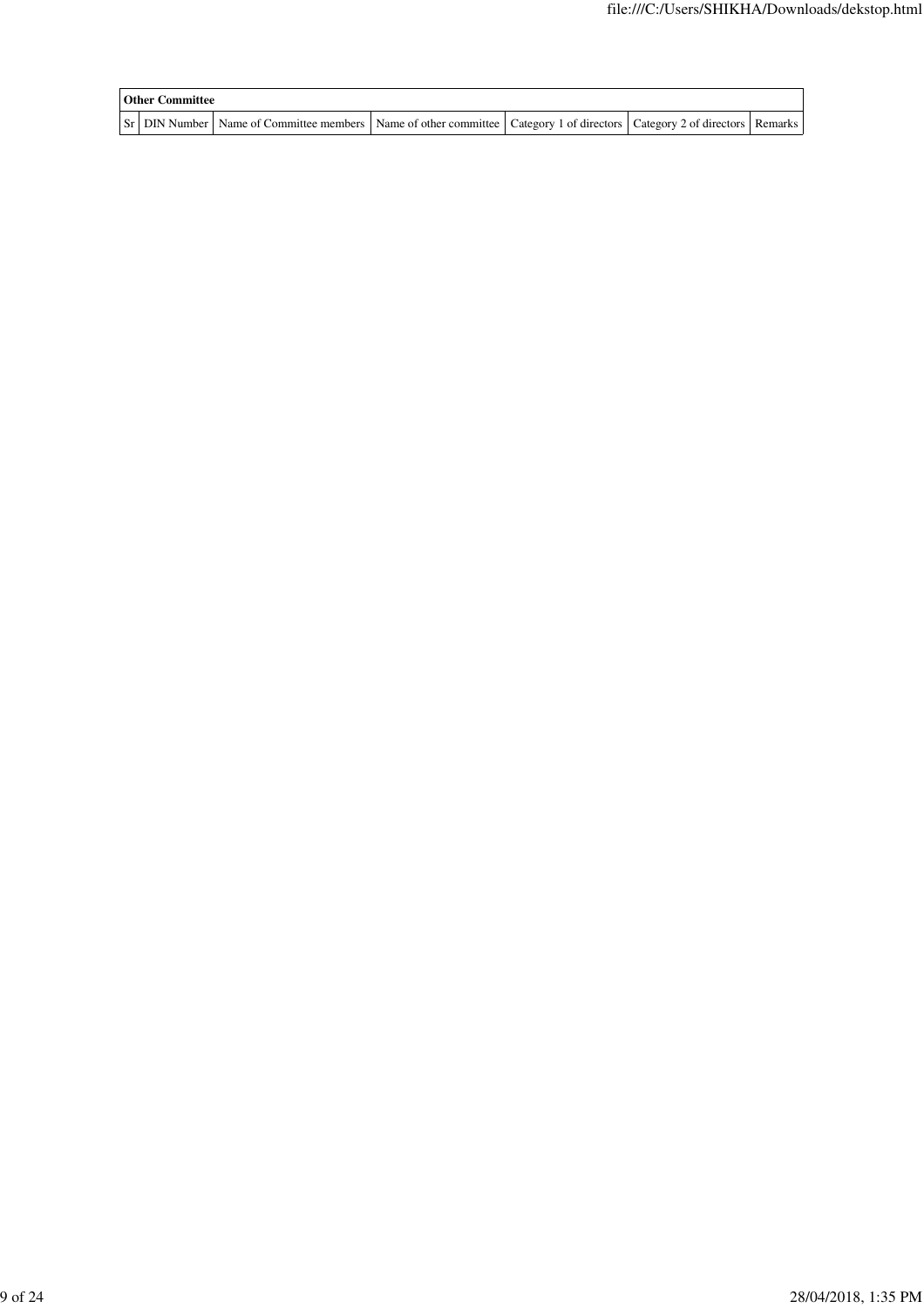|            | <b>Annexure 1</b>                                                                                                   |            |                                                                |  |  |  |  |
|------------|---------------------------------------------------------------------------------------------------------------------|------------|----------------------------------------------------------------|--|--|--|--|
|            | <b>Annexure 1</b>                                                                                                   |            |                                                                |  |  |  |  |
|            | <b>III.</b> Meeting of Board of Directors                                                                           |            |                                                                |  |  |  |  |
|            | Disclosure of notes on meeting of board of directors explanatory                                                    |            |                                                                |  |  |  |  |
| Sr         | $Date(s)$ of meeting (if any) in the<br>$Date(s)$ of meeting (if any) in the<br>previous quarter<br>current quarter |            | Maximum gap between any two consecutive (in<br>number of days) |  |  |  |  |
| 14-11-2017 |                                                                                                                     |            |                                                                |  |  |  |  |
| ∍          |                                                                                                                     | 12-02-2018 | 89                                                             |  |  |  |  |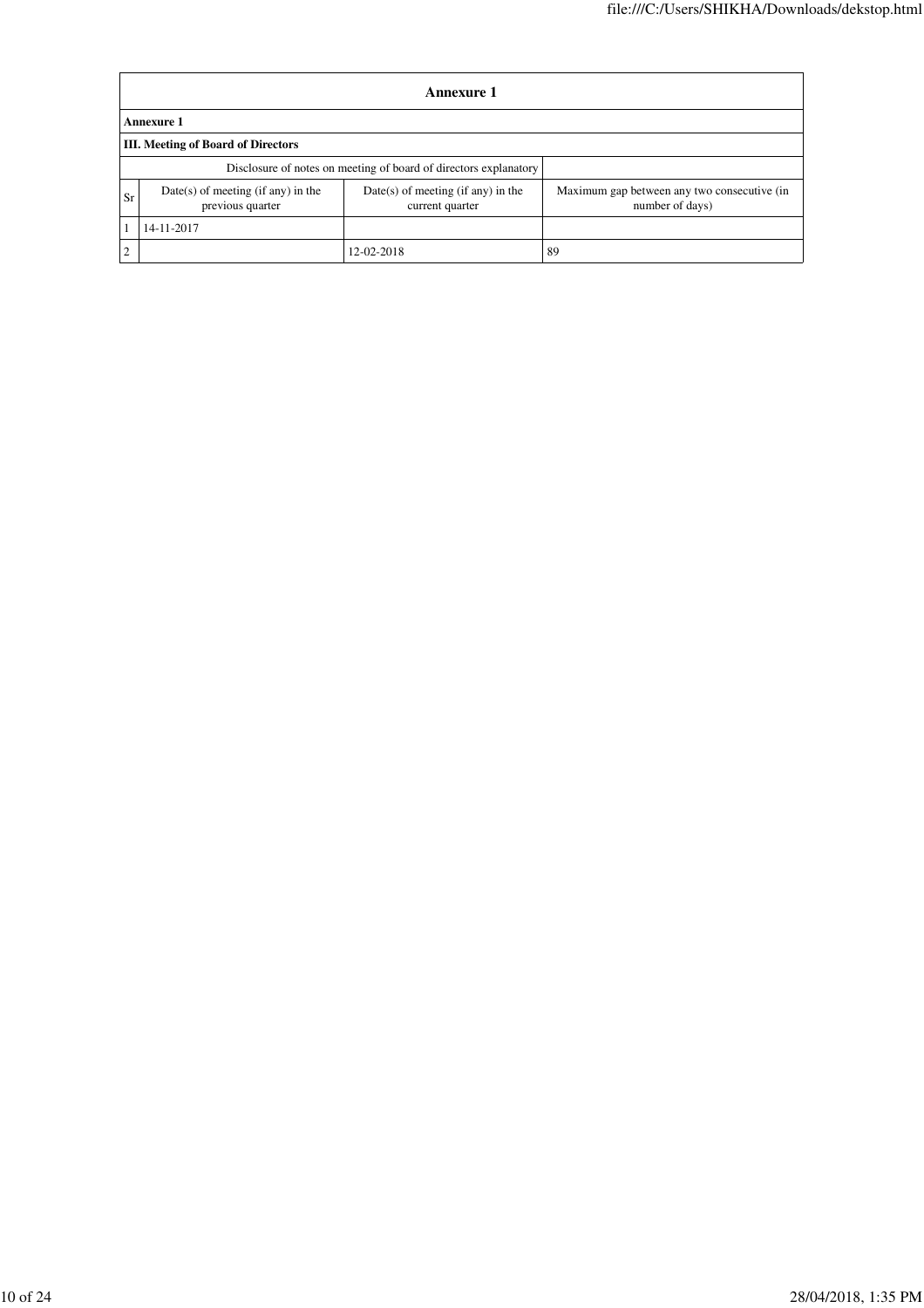|    | Annexure 1                                       |                                                                        |                                                     |                              |                                                                        |                                                                               |                               |
|----|--------------------------------------------------|------------------------------------------------------------------------|-----------------------------------------------------|------------------------------|------------------------------------------------------------------------|-------------------------------------------------------------------------------|-------------------------------|
|    | <b>IV. Meeting of Committees</b>                 |                                                                        |                                                     |                              |                                                                        |                                                                               |                               |
|    |                                                  |                                                                        |                                                     |                              |                                                                        | Disclosure of notes on meeting of committees explanatory                      |                               |
| Sr | Name of<br>Committee                             | $Date(s)$ of meeting<br>of the committee<br>in the relevant<br>quarter | Whether<br>requirement of<br>Ouorum met<br>(Yes/No) | Requirement<br>of Quorum met | $Date(s)$ of meeting<br>of the committee<br>in the previous<br>quarter | Maximum gap<br>between any two<br>consecutive meetings<br>(in number of days) | Name of<br>other<br>committee |
|    | <b>Audit Committee</b>                           | 12-02-2018                                                             | Yes                                                 |                              | 14-11-2017                                                             | 89                                                                            |                               |
| 2  | <b>Stakeholders</b><br>Relationship<br>Committee | 12-02-2018                                                             | Yes                                                 |                              | 14-11-2017                                                             | 89                                                                            |                               |
| 3  | Nomination and<br>remuneration<br>committee      | 12-02-2018                                                             | <b>Yes</b>                                          |                              |                                                                        | 89                                                                            |                               |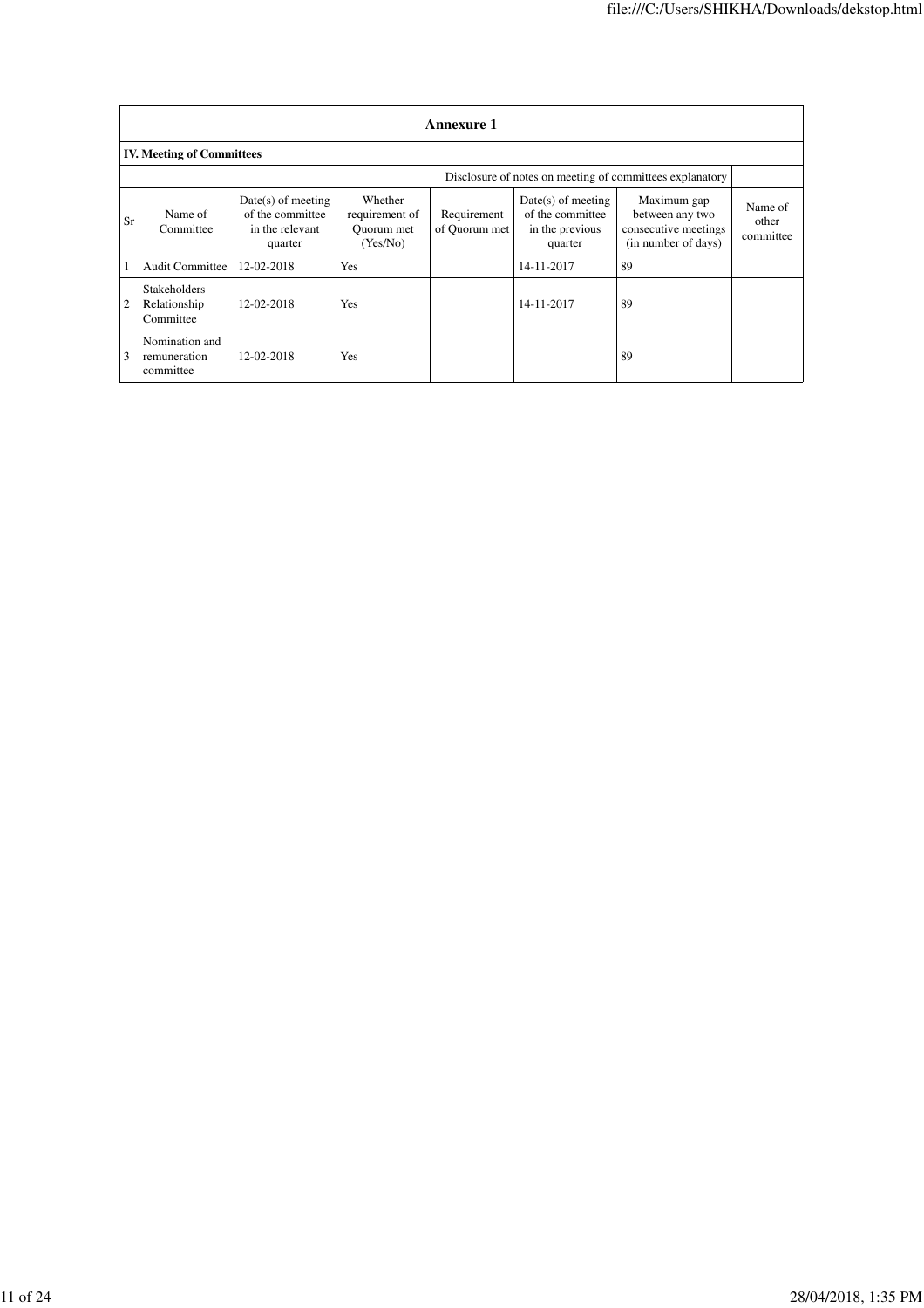|                                                                                                                         | Annexure 1                                                                                                |     |  |  |  |  |  |
|-------------------------------------------------------------------------------------------------------------------------|-----------------------------------------------------------------------------------------------------------|-----|--|--|--|--|--|
|                                                                                                                         | <b>V. Related Party Transactions</b>                                                                      |     |  |  |  |  |  |
| Compliance status<br>If status is "No" details of non-<br>Subject<br>Sr<br>(Yes/No/NA)<br>compliance may be given here. |                                                                                                           |     |  |  |  |  |  |
|                                                                                                                         | Whether prior approval of audit committee obtained                                                        | Yes |  |  |  |  |  |
| 2                                                                                                                       | Whether shareholder approval obtained for material RPT                                                    | Yes |  |  |  |  |  |
|                                                                                                                         | Whether details of RPT entered into pursuant to omnibus approval<br>have been reviewed by Audit Committee | Yes |  |  |  |  |  |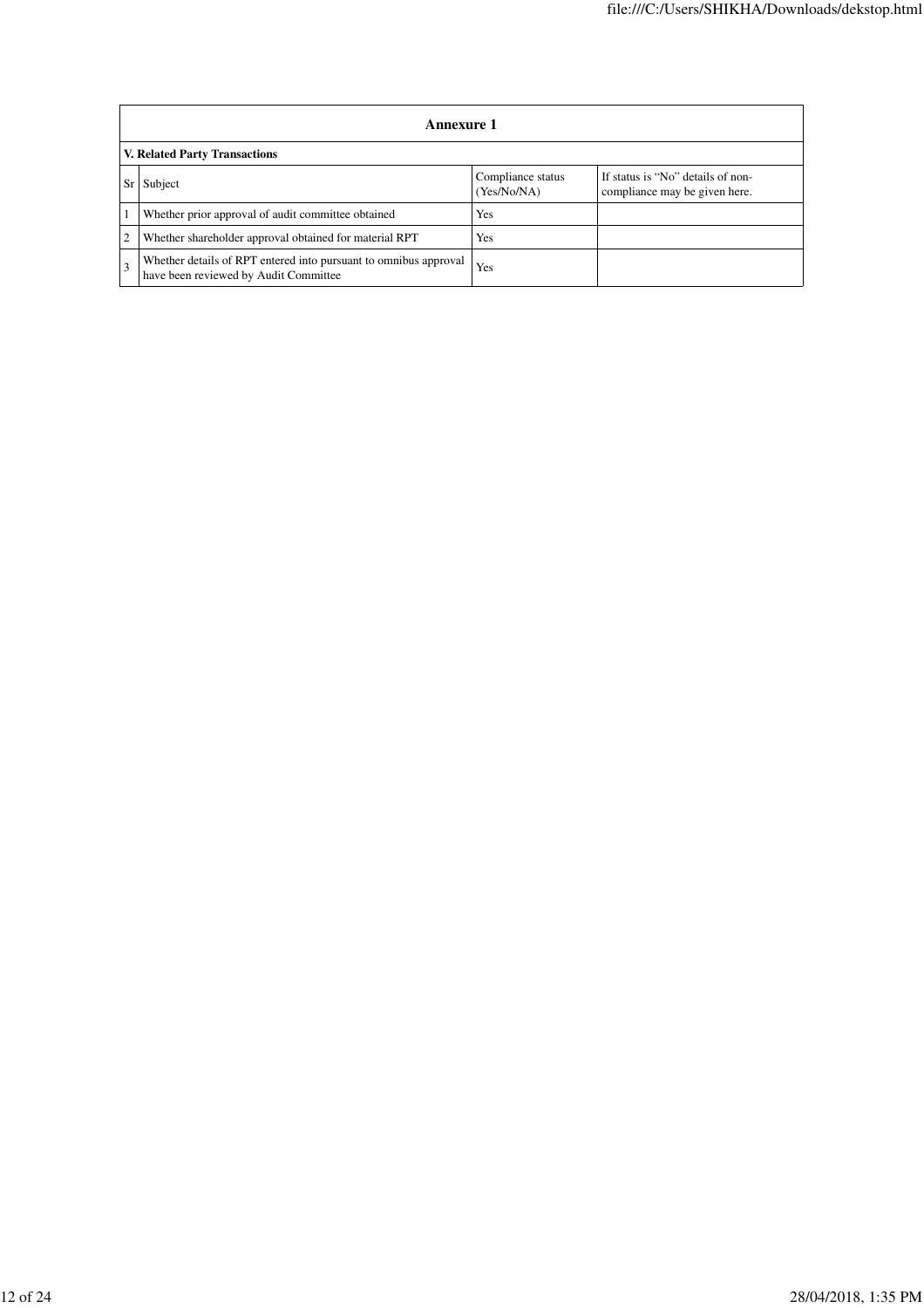|                | <b>Annexure 1</b>                                                                                                                                                                                               |                               |  |  |  |
|----------------|-----------------------------------------------------------------------------------------------------------------------------------------------------------------------------------------------------------------|-------------------------------|--|--|--|
|                | <b>VI. Affirmations</b>                                                                                                                                                                                         |                               |  |  |  |
| Sr             | Subject                                                                                                                                                                                                         | Compliance status<br>(Yes/No) |  |  |  |
|                | The composition of Board of Directors is in terms of SEBI (Listing obligations and disclosure requirements)<br>Regulations, 2015                                                                                | Yes                           |  |  |  |
| $\overline{2}$ | The composition of the following committees is in terms of SEBI(Listing obligations and disclosure<br>requirements) Regulations, 2015 a. Audit Committee                                                        | Yes                           |  |  |  |
| 3              | The composition of the following committees is in terms of SEBI(Listing obligations and disclosure<br>requirements) Regulations, 2015. b. Nomination & remuneration committee                                   | Yes                           |  |  |  |
| $\overline{4}$ | The composition of the following committees is in terms of SEBI(Listing obligations and disclosure<br>requirements) Regulations, 2015. c. Stakeholders relationship committee                                   | Yes                           |  |  |  |
| 5              | The composition of the following committees is in terms of SEBI(Listing obligations and disclosure<br>requirements) Regulations, 2015. d. Risk management committee (applicable to the top 100 listed entities) | <b>NA</b>                     |  |  |  |
| 6              | The committee members have been made aware of their powers, role and responsibilities as specified in SEBI<br>(Listing obligations and disclosure requirements) Regulations, 2015.                              | Yes                           |  |  |  |
| 7              | The meetings of the board of directors and the above committees have been conducted in the manner as specified<br>in SEBI (Listing obligations and disclosure requirements) Regulations, 2015.                  | Yes                           |  |  |  |
| 8              | This report and/or the report submitted in the previous quarter has been placed before Board of Directors.                                                                                                      | Yes                           |  |  |  |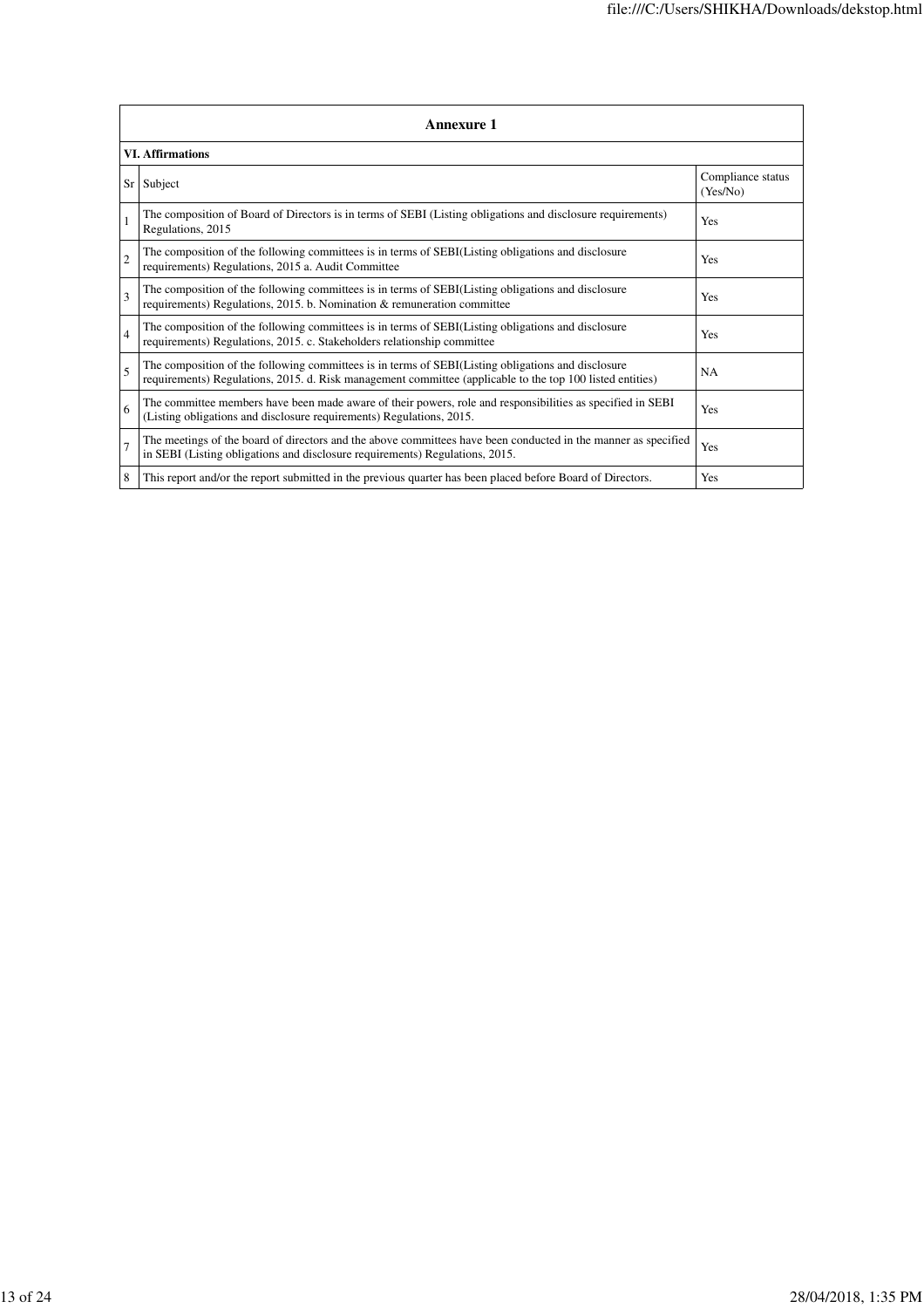|    | <b>Annexure 1</b> |                    |  |
|----|-------------------|--------------------|--|
| Sr | Subject           | Compliance status  |  |
|    | Name of signatory | SHIKHA KHILWANI    |  |
|    | Designation       | Compliance Officer |  |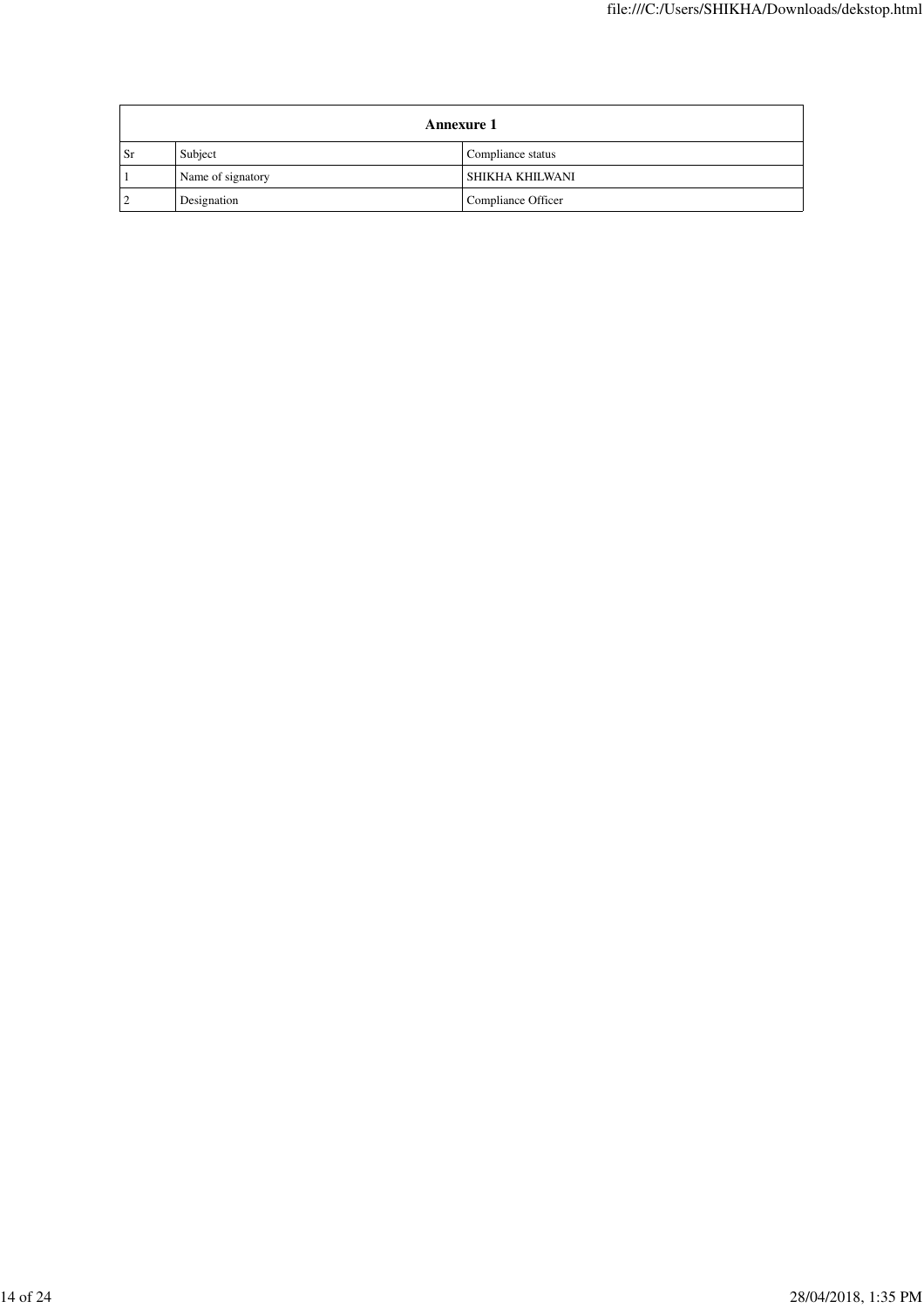|                | <b>Annexure II</b>                                                         |                                  |                                                                                                                 |                     |
|----------------|----------------------------------------------------------------------------|----------------------------------|-----------------------------------------------------------------------------------------------------------------|---------------------|
|                |                                                                            |                                  | Annexure II to be submitted by listed entity at the end of the financial year (for the whole of financial year) |                     |
|                | I. Disclosure on website in terms of Listing Regulations                   |                                  |                                                                                                                 |                     |
| Sr             | <b>Item</b>                                                                | Compliance status<br>(Yes/No/NA) | If status is "No" details of non-<br>compliance may be given here.                                              | Web address         |
| 1              | Details of business                                                        | Yes                              |                                                                                                                 | www.biofilgroup.net |
| $\overline{2}$ | Terms and conditions of appointment of<br>independent directors            | Yes                              |                                                                                                                 | www.biofilgroup.net |
| 3              | Composition of various committees of board<br>of directors                 | Yes                              |                                                                                                                 | www.biofilgroup.net |
| $\overline{4}$ | Code of conduct of board of directors and<br>senior management personnel   | Yes                              |                                                                                                                 | www.biofilgroup.net |
| 5              | Details of establishment of vigil mechanism/<br>Whistle Blower policy      | Yes                              |                                                                                                                 | www.biofilgroup.net |
| 6              | Criteria of making payments to non-executive<br>directors                  | Yes                              |                                                                                                                 | www.biofilgroup.net |
| 7              | Policy on dealing with related party<br>transactions                       | Yes                              |                                                                                                                 | www.biofilgroup.net |
| 8              | Policy for determining 'material' subsidiaries                             | <b>NA</b>                        |                                                                                                                 |                     |
| $\mathbf Q$    | Details of familiarization programmes<br>imparted to independent directors | Yes                              |                                                                                                                 | www.biofilgroup.net |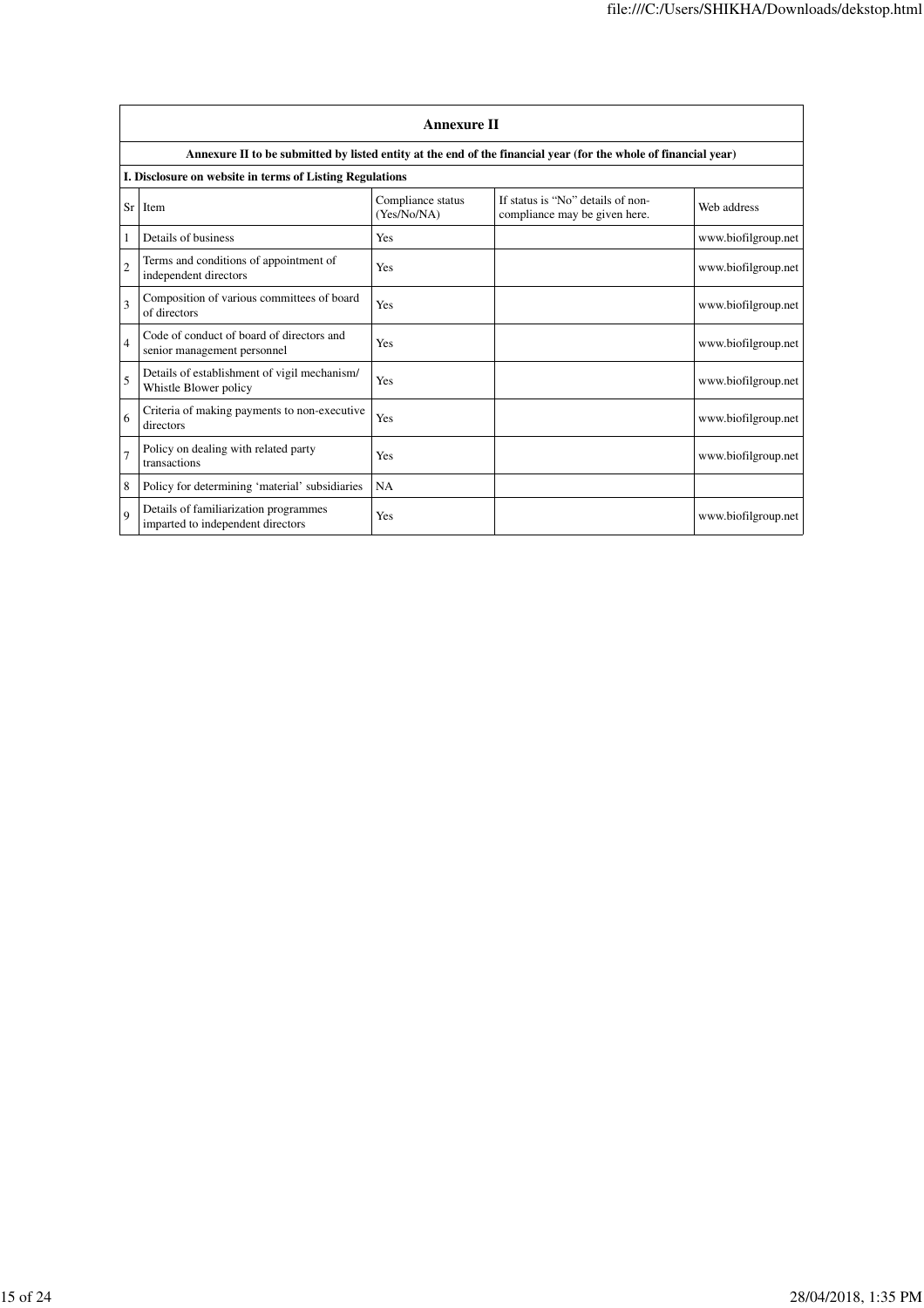|                 | <b>Annexure II</b>                                                                                                                            |                                  |                                                                      |                     |  |
|-----------------|-----------------------------------------------------------------------------------------------------------------------------------------------|----------------------------------|----------------------------------------------------------------------|---------------------|--|
|                 | Annexure II to be submitted by listed entity at the end of the financial year (for the whole of financial year)                               |                                  |                                                                      |                     |  |
|                 | I. Disclosure on website in terms of Listing Regulations                                                                                      |                                  |                                                                      |                     |  |
| Sr              | Item                                                                                                                                          | Compliance status<br>(Yes/No/NA) | If status is "No" details of<br>non-compliance may be given<br>here. | Web address         |  |
| 10              | Contact information of the designated officials of the<br>listed entity who are responsible for assisting and<br>handling investor grievances | Yes                              |                                                                      | www.biofilgroup.net |  |
| 11              | email address for grievance redressal and other relevant<br>details                                                                           | Yes                              |                                                                      | www.biofilgroup.net |  |
| 12              | Financial results                                                                                                                             | Yes                              |                                                                      | www.biofilgroup.net |  |
| 13              | Shareholding pattern                                                                                                                          | Yes                              |                                                                      | www.biofilgroup.net |  |
| 14              | Details of agreements entered into with the media<br>companies and/or their associates                                                        | Yes                              |                                                                      | www.biofilgroup.net |  |
| 15 <sup>1</sup> | New name and the old name of the listed entity                                                                                                | <b>NA</b>                        |                                                                      |                     |  |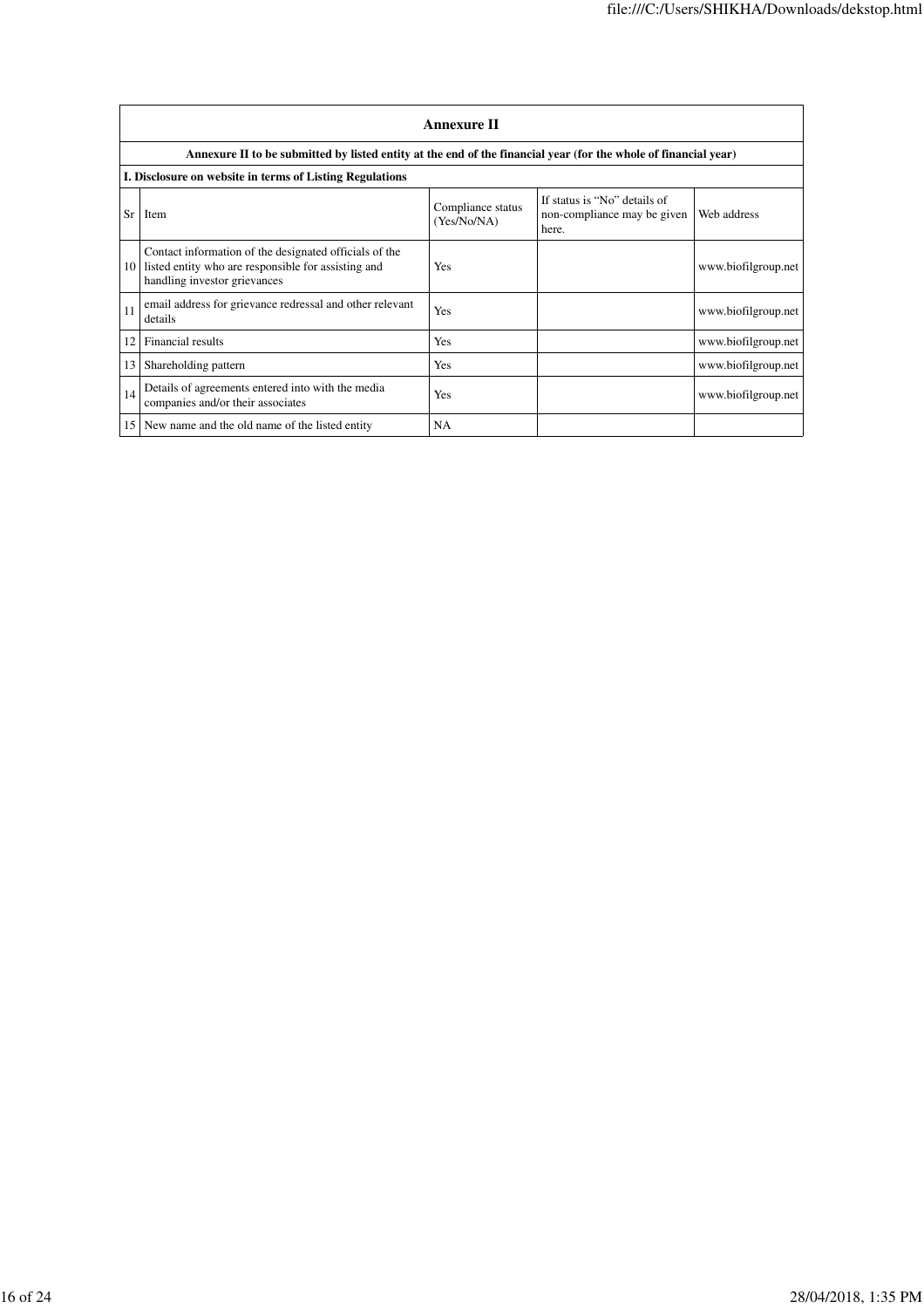|    | <b>Annexure II</b>                                                                                                   |                      |                                  |                                                                    |
|----|----------------------------------------------------------------------------------------------------------------------|----------------------|----------------------------------|--------------------------------------------------------------------|
|    | <b>II. Annual Affirmations</b>                                                                                       |                      |                                  |                                                                    |
| Sr | Particulars                                                                                                          | Regulation<br>Number | Compliance status<br>(Yes/No/NA) | If status is "No" details of non-<br>compliance may be given here. |
|    | Independent director(s) have been appointed in terms of<br>specified criteria of 'independence' and/or 'eligibility' | 16(1)(b) &<br>25(6)  | Yes                              |                                                                    |
| 2  | Board composition                                                                                                    | 17(1)                | Yes                              |                                                                    |
| 3  | Meeting of Board of directors                                                                                        | 17(2)                | Yes                              |                                                                    |
| 4  | Review of Compliance Reports                                                                                         | 17(3)                | Yes                              |                                                                    |
| 5  | Plans for orderly succession for appointments                                                                        | 17(4)                | Yes                              |                                                                    |
| 6  | Code of Conduct                                                                                                      | 17(5)                | Yes                              |                                                                    |
| 7  | Fees/compensation                                                                                                    | 17(6)                | <b>NA</b>                        |                                                                    |
| 8  | Minimum Information                                                                                                  | 17(7)                | Yes                              |                                                                    |
| 9  | Compliance Certificate                                                                                               | 17(8)                | Yes                              |                                                                    |
|    | 10   Risk Assessment & Management                                                                                    | 17(9)                | Yes                              |                                                                    |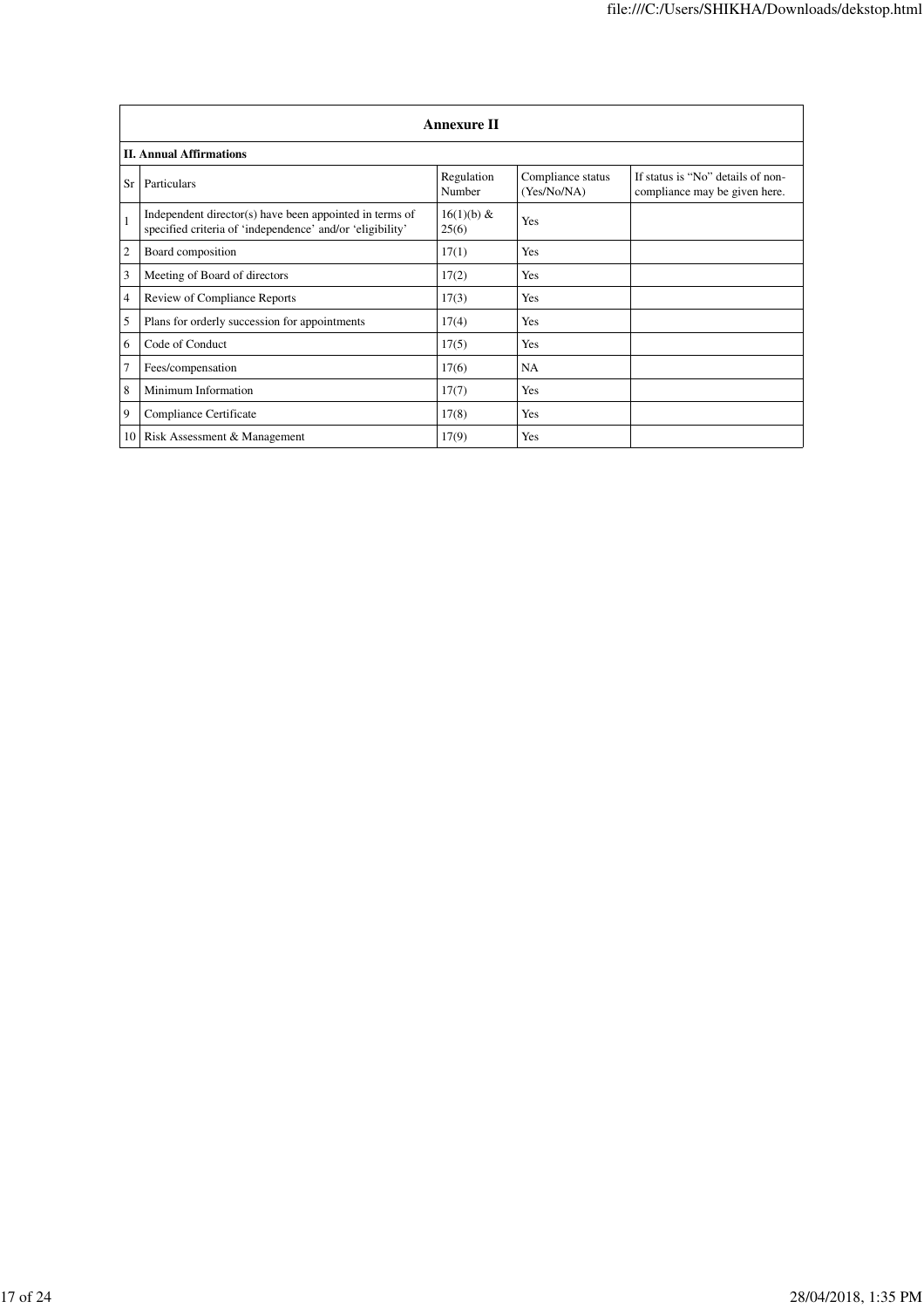|                 | <b>Annexure II</b>                                                                 |                              |                                  |                                                                    |
|-----------------|------------------------------------------------------------------------------------|------------------------------|----------------------------------|--------------------------------------------------------------------|
|                 | <b>II. Annual Affirmations</b>                                                     |                              |                                  |                                                                    |
| Sr              | Particulars                                                                        | Regulation<br>Number         | Compliance status<br>(Yes/No/NA) | If status is "No" details of non-<br>compliance may be given here. |
| 11              | Performance Evaluation of Independent Directors                                    | 17(10)                       | Yes                              |                                                                    |
| 12              | Composition of Audit Committee                                                     | 18(1)                        | Yes                              |                                                                    |
| 13 <sup>1</sup> | Meeting of Audit Committee                                                         | 18(2)                        | Yes                              |                                                                    |
| 14              | Composition of nomination & remuneration<br>committee                              | 19(1) & (2)                  | Yes                              |                                                                    |
| 15              | Composition of Stakeholder Relationship<br>Committee                               | 20(1) & (2)                  | Yes                              |                                                                    |
| 16              | Composition and role of risk management<br>committee                               | 21(1), (2), (3), (4)         | <b>NA</b>                        |                                                                    |
| 17              | Vigil Mechanism                                                                    | 22                           | Yes                              |                                                                    |
| 18              | Policy for related party Transaction                                               | 23(1), (5), (6), (7)<br>&(8) | Yes                              |                                                                    |
| 19              | Prior or Omnibus approval of Audit Committee<br>for all related party transactions | 23(2), (3)                   | Yes                              |                                                                    |
|                 | 20   Approval for material related party transactions                              | 23(4)                        | Yes                              |                                                                    |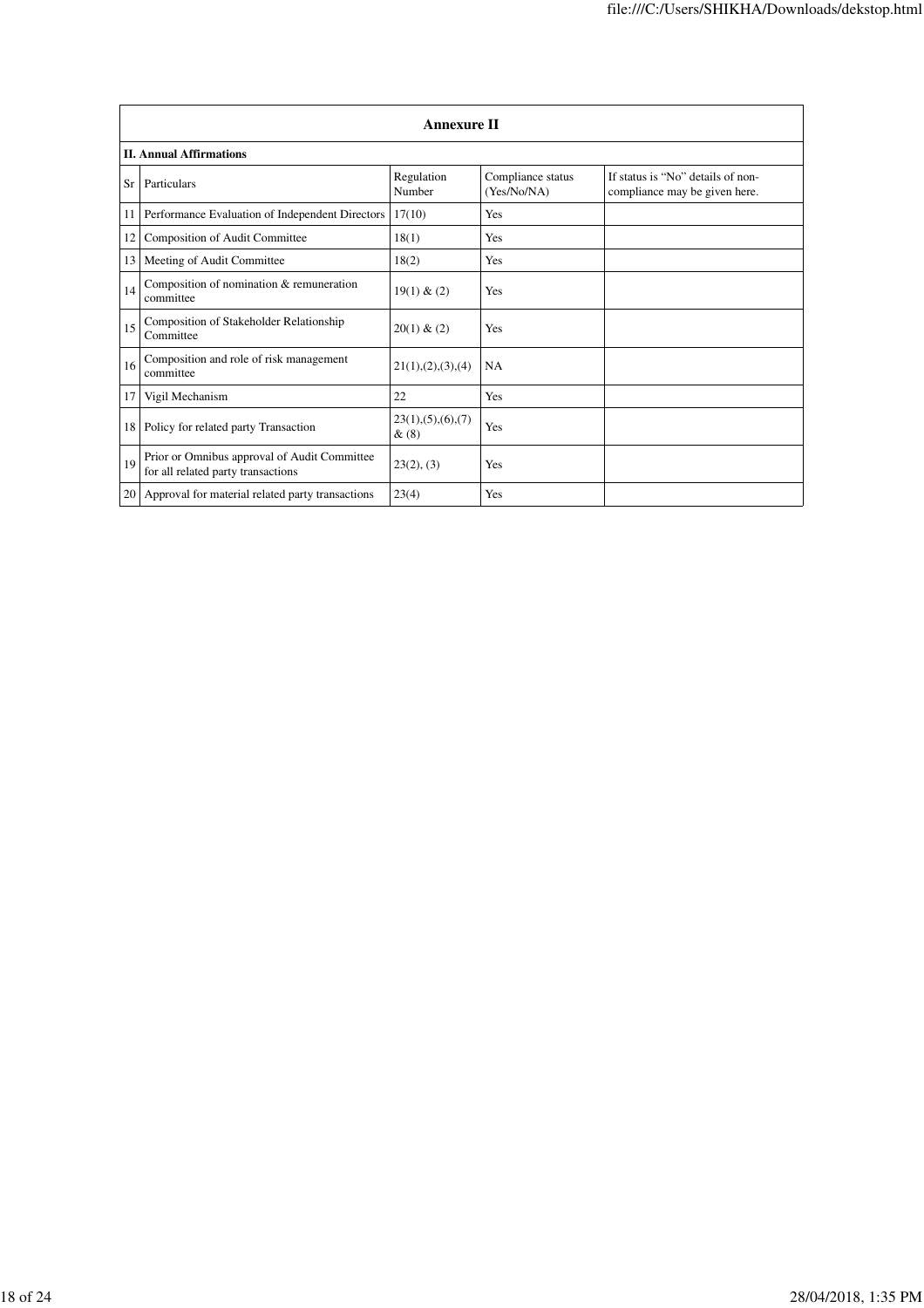|    | <b>Annexure II</b>                                                                                                      |                                     |                                  |                                                                    |
|----|-------------------------------------------------------------------------------------------------------------------------|-------------------------------------|----------------------------------|--------------------------------------------------------------------|
|    | <b>II. Annual Affirmations</b>                                                                                          |                                     |                                  |                                                                    |
| Sr | Particulars                                                                                                             | Regulation<br>Number                | Compliance status<br>(Yes/No/NA) | If status is "No" details of non-<br>compliance may be given here. |
| 21 | Composition of Board of Directors of unlisted material<br>Subsidiary                                                    | 24(1)                               | <b>NA</b>                        |                                                                    |
| 22 | Other Corporate Governance requirements with respect to<br>subsidiary of listed entity                                  | $24(2)$ ,<br>$(3),(4),(5)$ &<br>(6) | <b>NA</b>                        |                                                                    |
| 23 | Maximum Directorship & Tenure                                                                                           | 25(1) & (2)                         | Yes                              |                                                                    |
| 24 | Meeting of independent directors                                                                                        | 25(3) & (4)                         | Yes                              |                                                                    |
| 25 | Familiarization of independent directors                                                                                | 25(7)                               | Yes                              |                                                                    |
| 26 | Memberships in Committees                                                                                               | 26(1)                               | Yes                              |                                                                    |
| 27 | Affirmation with compliance to code of conduct from<br>members of Board of Directors and Senior management<br>personnel | 26(3)                               | Yes                              |                                                                    |
| 28 | Disclosure of Shareholding by Non-Executive Directors                                                                   | 26(4)                               | Yes                              |                                                                    |
| 29 | Policy with respect to Obligations of directors and senior<br>management                                                | $26(2)$ & $26(5)$                   | <b>Yes</b>                       |                                                                    |
|    | Any other information to be provided - Add Notes                                                                        |                                     |                                  |                                                                    |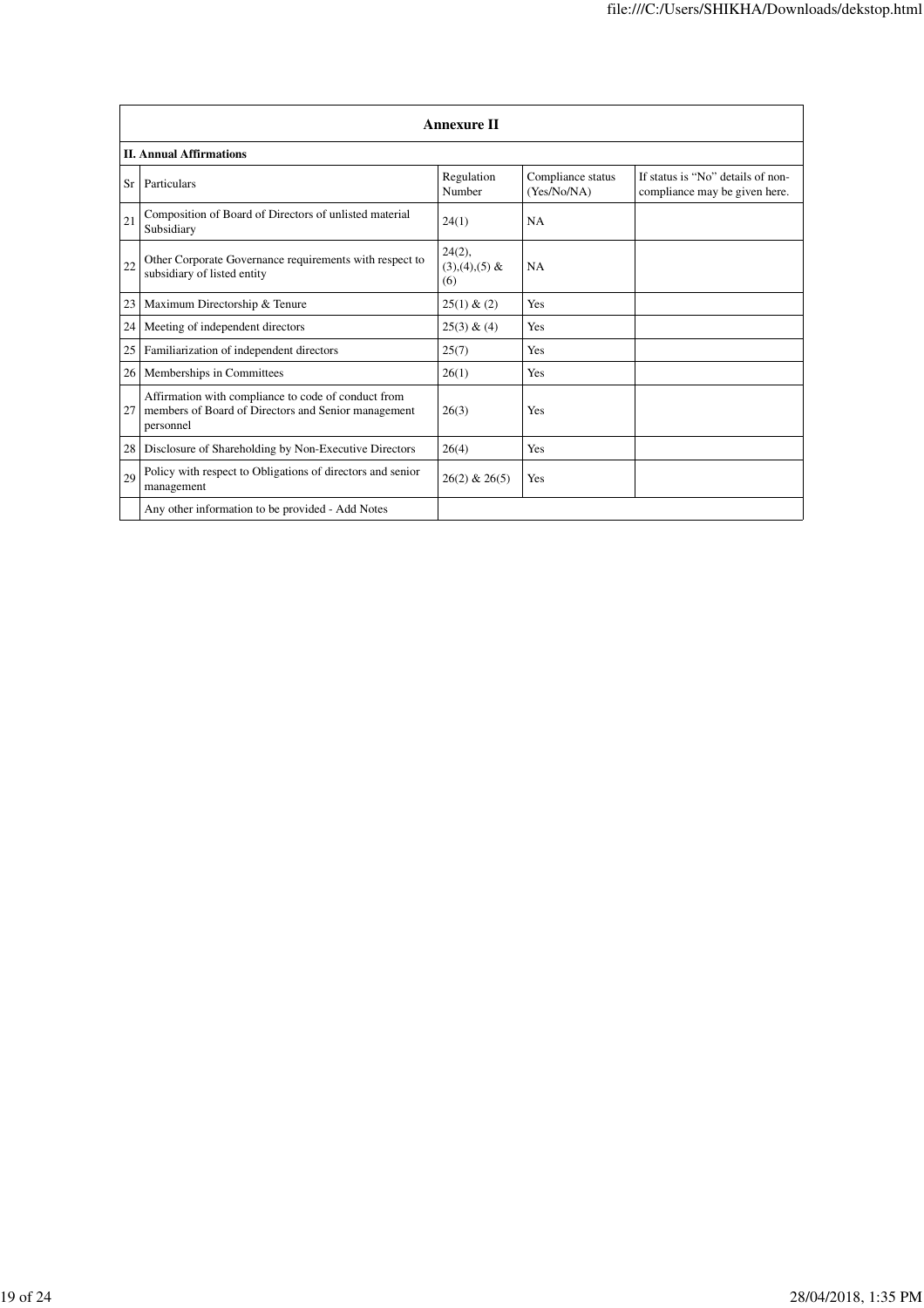| <b>Annexure II</b> |  |
|--------------------|--|
| Name of signatory  |  |
| Designation        |  |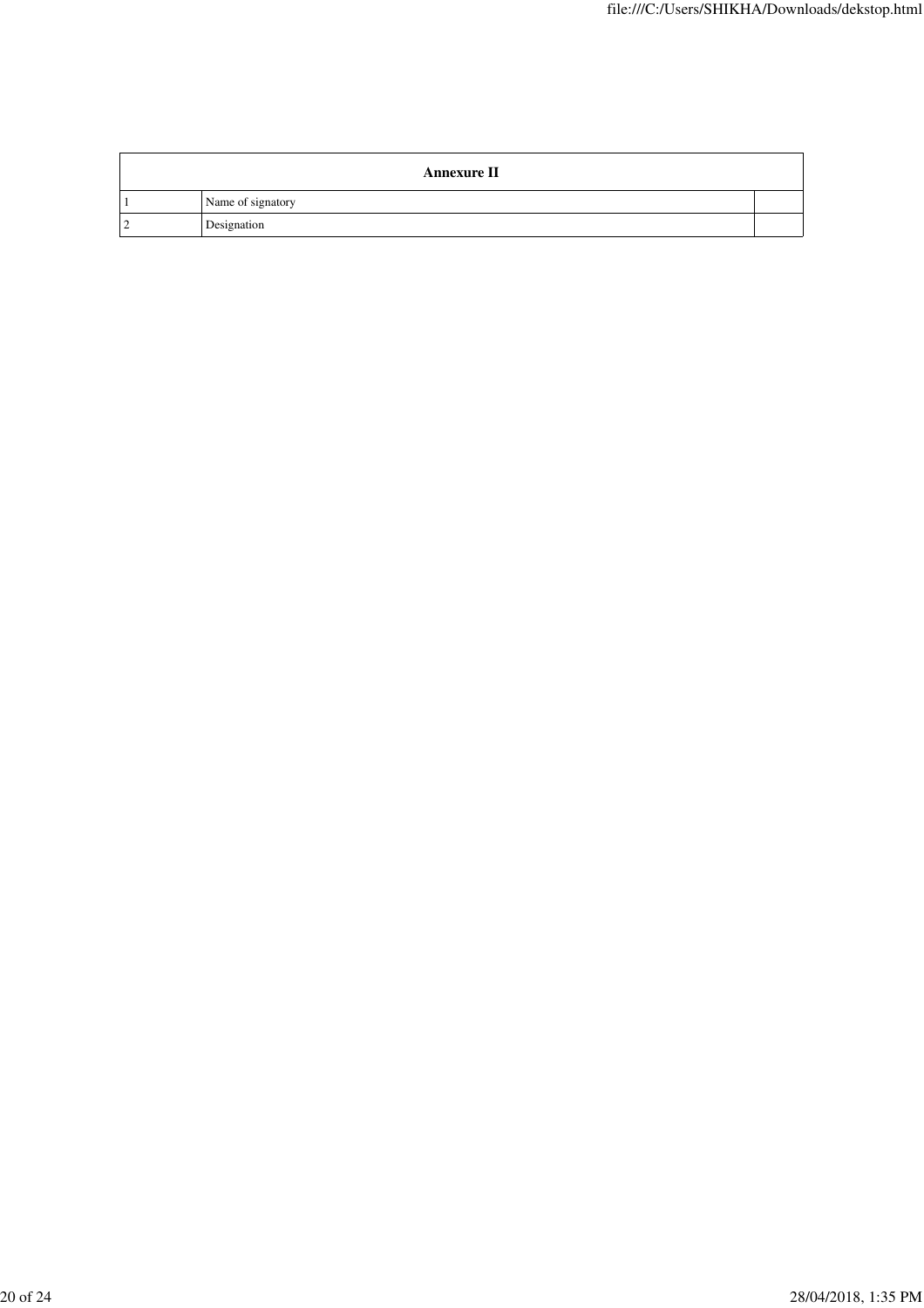| Annexure II                                                                                                                                                           |                                         |  |
|-----------------------------------------------------------------------------------------------------------------------------------------------------------------------|-----------------------------------------|--|
| <b>III.</b> Affirmations                                                                                                                                              |                                         |  |
| <b>Particulars</b>                                                                                                                                                    | <b>Compliance status</b><br>(Yes/No/NA) |  |
| The Listed Entity has approved Material Subsidiary Policy and the Corporate Governance requirements<br>with respect to subsidiary of Listed Entity have been complied | NA                                      |  |
| Any other information to be provided                                                                                                                                  |                                         |  |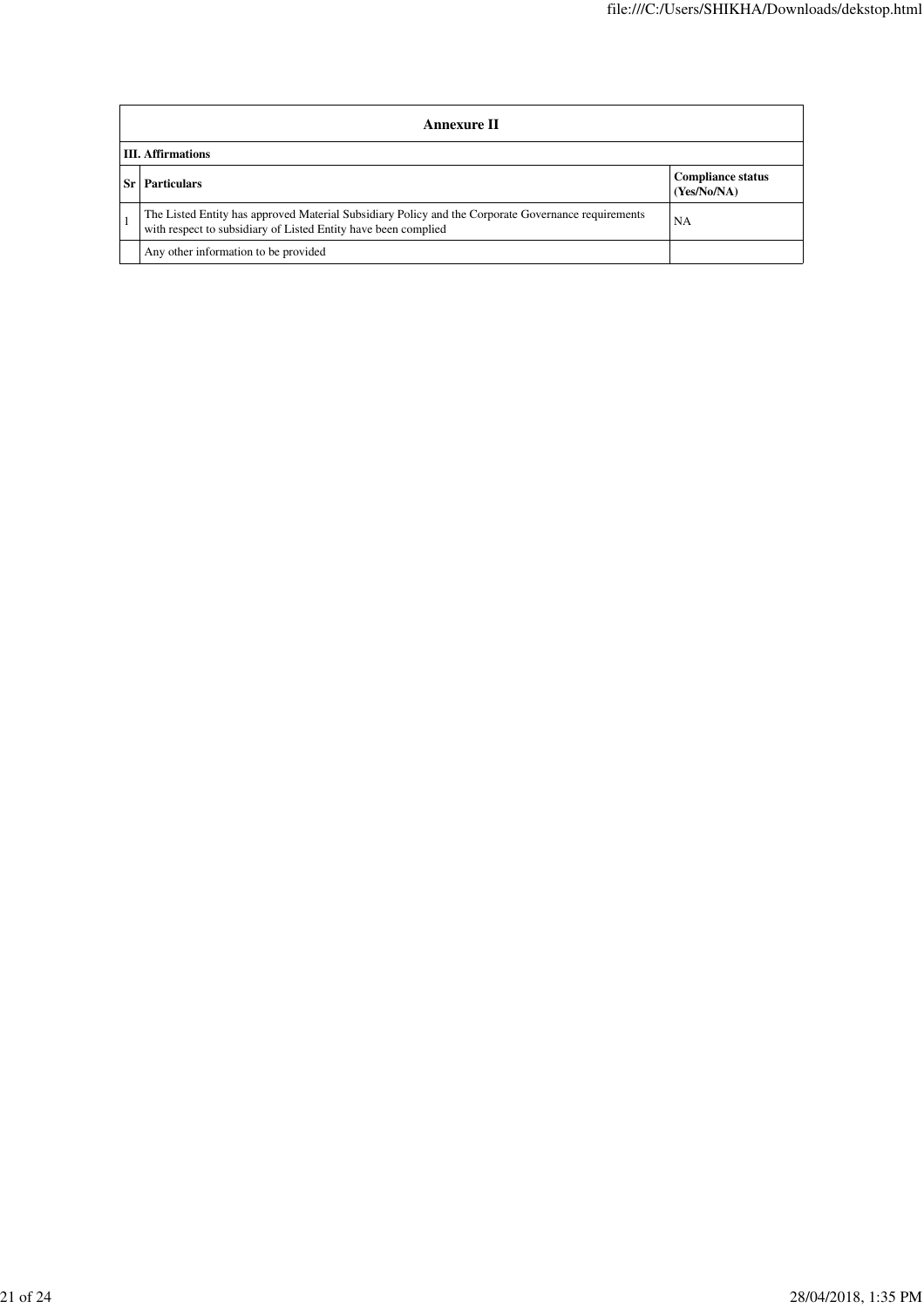| <b>Annexure II</b> |                    |  |
|--------------------|--------------------|--|
| Name of signatory  | SHIKHA KHILWANI    |  |
| Designation        | Compliance Officer |  |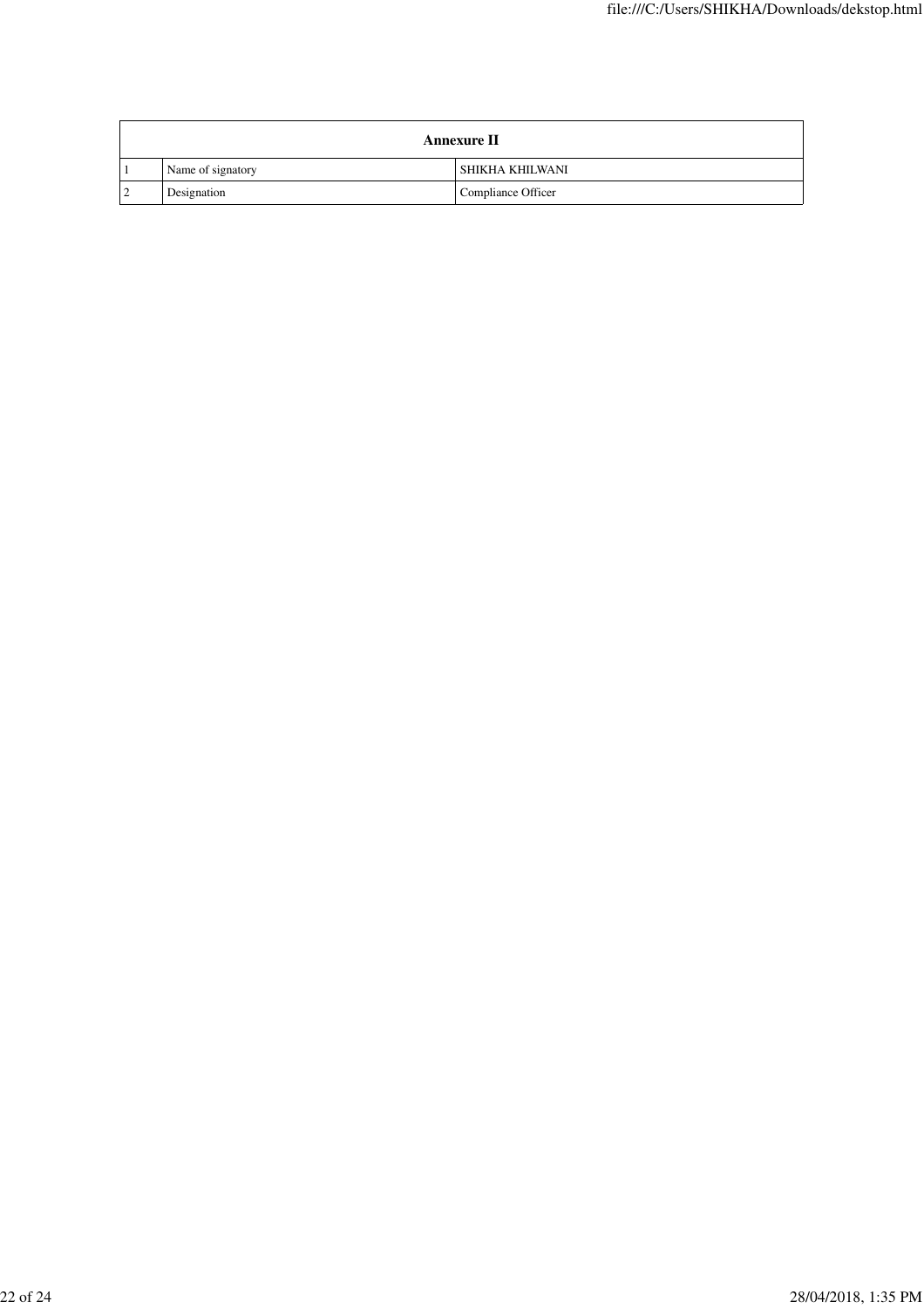| <b>Signatory Details</b> |                    |
|--------------------------|--------------------|
| Name of signatory        | SHIKHA KHILWANI    |
| Designation of person    | Compliance Officer |
| Place                    | <b>INDORE</b>      |
| Date                     | 12-04-2018         |